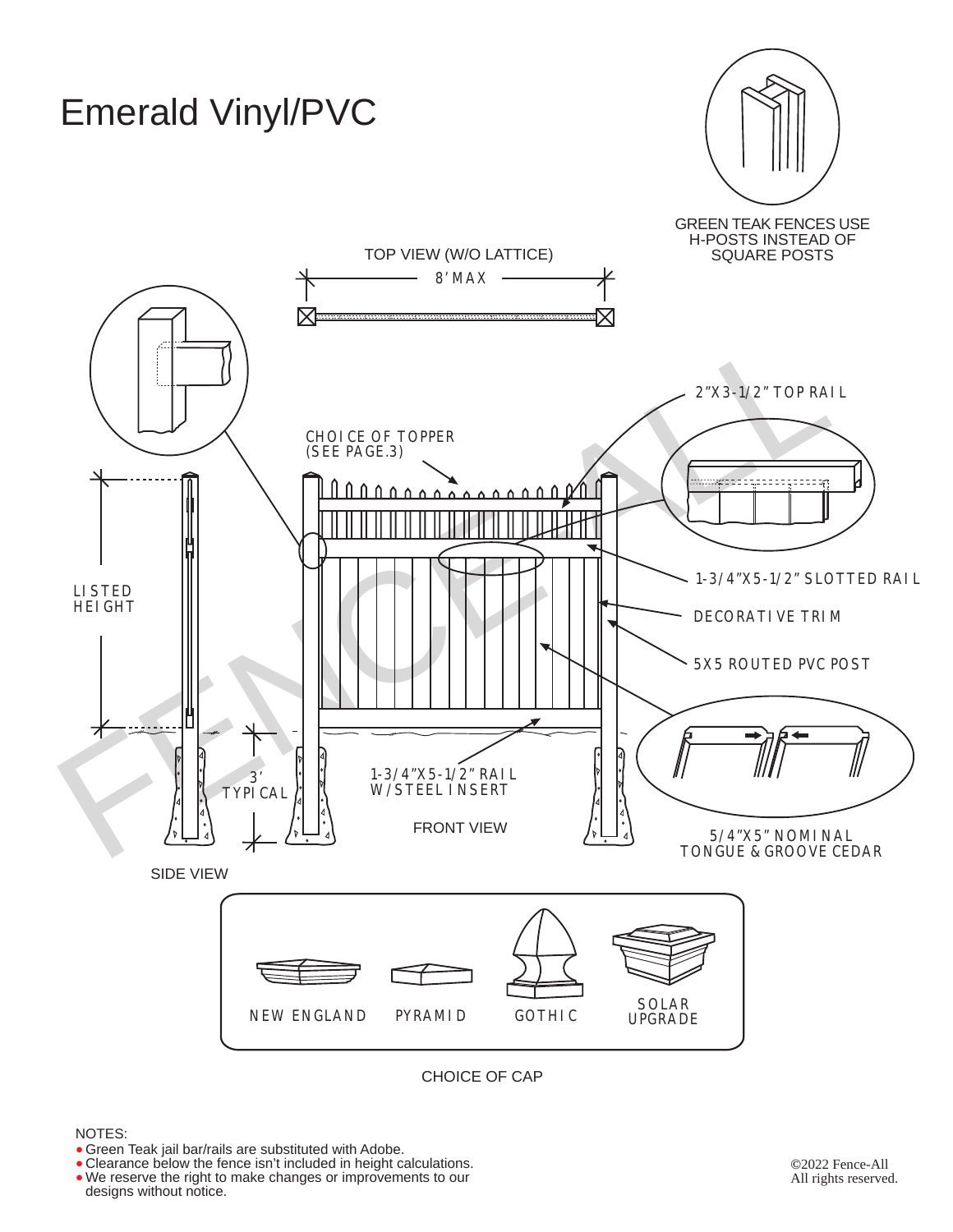# Emerald Vinyl/PVC Gate



## NOTES:

- Green Teak jail bar/rails are substituted with Adobe.
- Clearance below the fence isn't included in height calculations. • Green Teak jail bar/rails are substituted with Adobe.<br>• Clearance below the fence isn't included in height calculations<br>• We reserve the right to make changes or improvements to our •

**©**2022 Fence-All All rights reserved.

designs without notice.